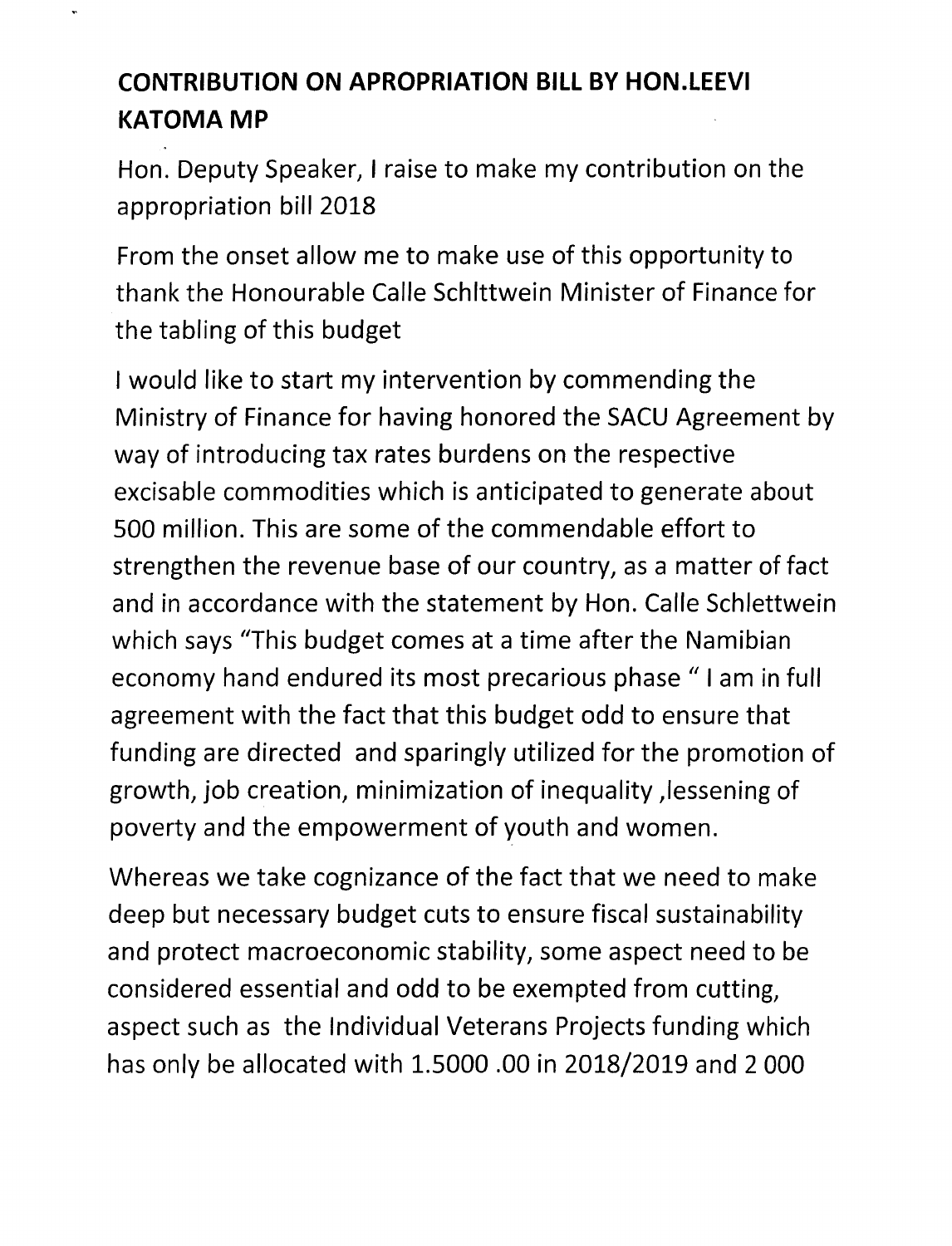000 in a subsequent financial year, one would of cores appreciate the fact that this interventions were put in place to serve as a recognition of the plight and in deed the selfless sacrifices and heroic contribution made by war veterans during the liberation struggle of our country which brought about freedom and independence we are enjoying today ,this allocation need to be revisited. Another area of concerns is the allocation of the payment of once-off gratuity to the approved veterans of the liberation struggle which seem to have added up in the current financial year 2017/18. As there is no further allocations made for 2019/2020/2021 respectively.

As a nation ready to face the future with vigor and determination we need to devise more mechanism and way of boosting and strengthening our revenue base, I am glad that the Ministry of Finance has put a tax incentive program to motivate businesses to pay the owed by them tax at an incentivized rate, after which appropriate measures will be employed against the tax defaulters and the implementation of tax administration reform through the roll-out of the integrated tax system and the establishment of the Namibia Revenue Agency. If tax collection is properly administered, surely our revenue base will improve for better, by so doing we also need to guard against illicit financial flows an act which looting Africa Lawfno millions of dollars. In addition to those intervention we need to invest heavily in technology to boost innovation creativity amongst our youth.